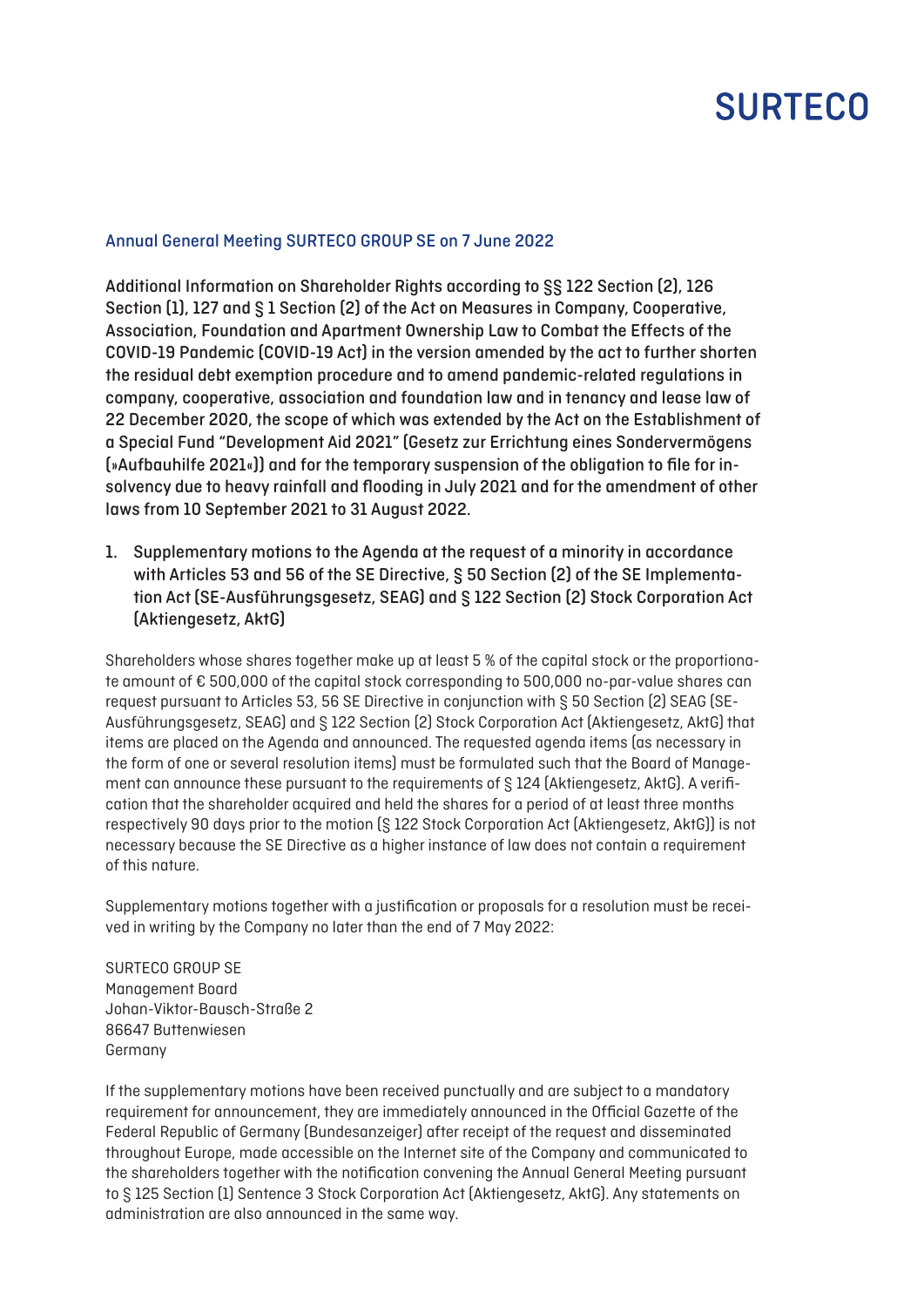### 2. Motions and election proposals by shareholders pursuant to Article 53 SE Directive and § 126 Section (1), § 127 Stock Corporation Act (Aktiengesetz, AktG)

At a virtual general meeting, shareholders are not able to make countermotions at the general meeting against proposals from the board of directors and / or the supervisory board on certain items on the agenda or to submit election proposals. However, shareholders are given the opportunity to send countermotions against proposals from the Management Board and / or the Supervisory Board on certain agenda items, as well as election proposals for the election of Supervisory Board members or auditors. Counter-motions by shareholders against a proposal by the Management Board and/or the Supervisory Board relating to a particular item on the agenda and proposals by shareholders on the election of Members of the Supervisory Board or auditors, must be directed to the following address:

SURTECO GROUP SE Johan-Viktor-Bausch-Straße 2 86647 Buttenwiesen Germany Email: HV@surteco.com.

According to Article 1 Section (2) COVID-19 Act properly submitted, admissible countermotions and election proposals will be treated in the virtual general meeting as if they had been made in the general meeting.

Counter-motions and proposals for election that comply with the legal requirements and which reach the above-mentioned address at the latest by 24:00 on 23 May 2022 are immediately published following receipt of the request on the Internet site of the company including the name of the shareholder and any justification. Any statements on administration are announced in the same way. Counter-motions and proposals for election addressed in any other way and such received by the company after the date specified in sentence 1 will not be taken into account.

If several shareholders submit counter-motions on the same subject of resolution, the Management Board can merge the counter-motions and their justifications.

Motions and election proposals and their justifications do not have to be made accessible by the Company pursuant to § 126 Section (2) Stock Corporation Act (Aktiengesetz, AktG),

- 1. insofar as the Management Board would contravene statutory legislation by the act of making accessible,
- 2. if the counter-motion would lead to a resolution of the Annual General Meeting that breached the statutory legislation or the regulations of the Articles of Association,
- 3. if key points of the justification contain significant items that are obviously incorrect or if they include insulting statements,
- 4. if a counter-motion of the shareholder based on the same facts has already been made accessible for an Annual General Meeting of the Company pursuant to § 125 Stock Corporation Act (Aktiengesetz, AktG),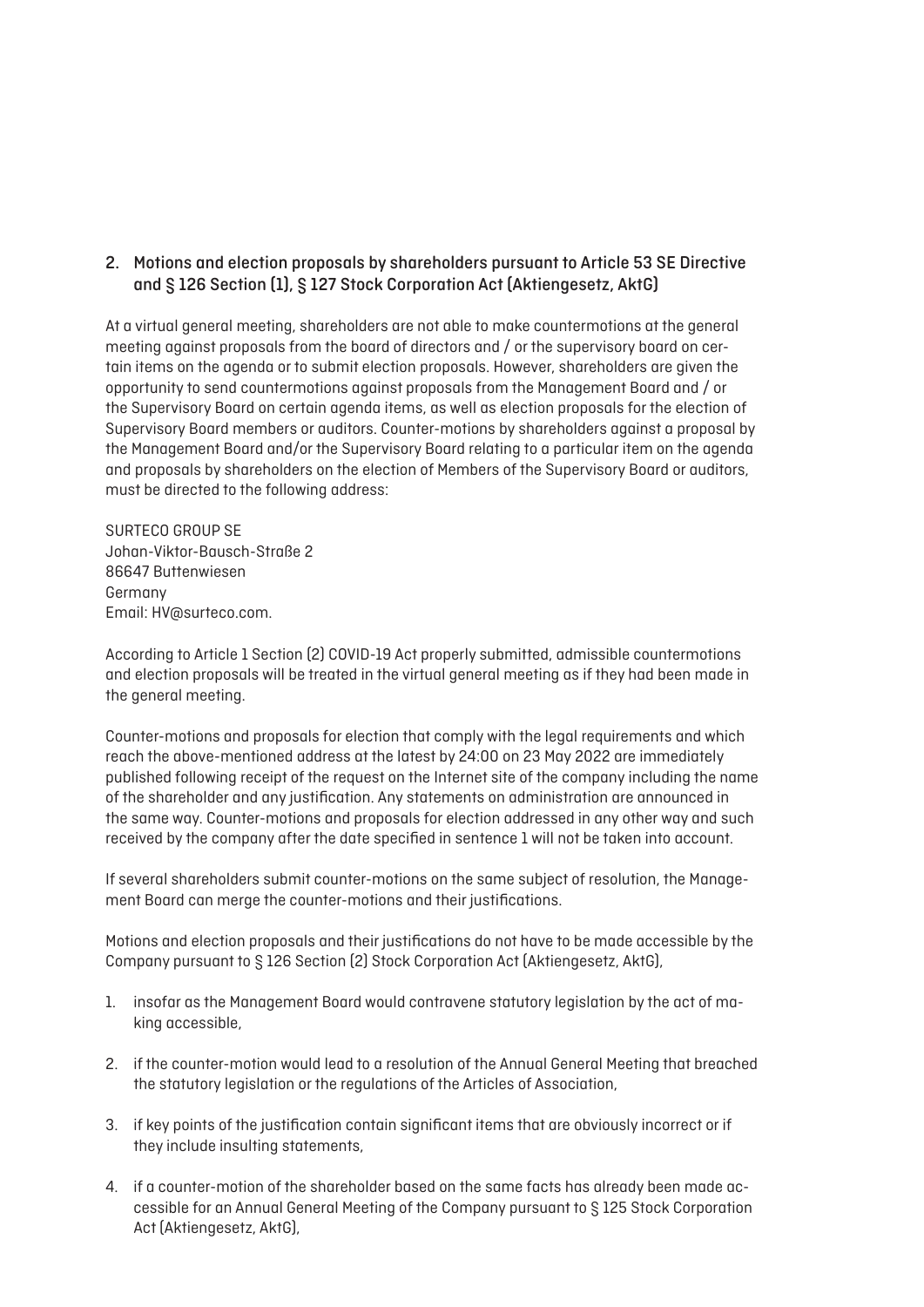- 5. if the same counter-motion of the shareholder with essentially the same justification has already been put before at least two Annual General Meetings of the Company pursuant to § 125 Stock Corporation Act (Aktiengesetz, AktG) within the past five years and less than one twentieth of the represented capital stock cast their votes for it,
- 6. if the shareholder states that he/she will not take part in the Annual General Meeting and will not be represented at the Annual General Meeting, or
- 7. if the shareholder has submitted a counter-motion notified by him/her during the past two years in two Annual General Meetings or has not caused such counter-motion to be submitted.

The justification does not have to be made accessible, if it is overall more than 5000 characters.

The Management Board is also not required to make election proposals submitted by shareholders for the election of members of the Supervisory Board or auditors accessible apart from in the said cases of § 126 Section (2) Stock Corporation Act (Aktiengesetz, AktG), if they do not include the information pursuant to § 124 Section (3) Sentence 4 Stock Corporation Act (Aktiengesetz, AktG) (name, current vocation, and place of residence) or, in the event of proposals for auditor, the company and domicile and in the case of election proposals for Supervisory Board members pursuant to § 125 Section (1) Sentence 5 Stock Corporation Act (Aktiengesetz, AktG) (details of memberships in other Supervisory Boards to be formed pursuant to statutory regulations).

## 3. Right to ask questions in accordance with § 1 section (2) sentence 2 of the COVID-19 Act

Any shareholder who has registered for the virtual Annual General Meeting is given the opportunity to ask questions by way of electronic communication pursuant to § 1 Section (2) COVID-19 Act (COVID-19-Gesetz). The Management Board has stated for this purpose that questions must be submitted by way of electronic communication at the latest by one day before the meeting. Questions must be submitted by 24.00 (CET) on 5 June 2022 through the SURTECO Investor Portal. The Management Board decides using its best judgement as to how it will answer the questions. Particularly in the interests of holding a virtual Annual General Meeting within a reasonable timeframe, the Management Board can produce a summary of questions and answers. You should note that although you have been enabled this year to participate in the virtual Annual General Meeting by electronic means pursuant to § 1 Section (2) COVID-19 Act (COVID-19-Gesetz), this does not grant you a comprehensive right to obtain information and speak by audiovisual transmission beyond the right to ask questions described. When answering questions, the Company reserves the right to state the name and, if appropriate, the place of residence or registered office of the shareholder asking the question and/or the shareholder's authorized representative, unless an express objection is made to naming when the question is forwarded to the Investor Portal.

The Management Board may refuse to disclose information

1. insofar as providing such information would, on the basis of a prudent commercial assessment, result in a not insignificant disadvantage to the company or an affiliated company;